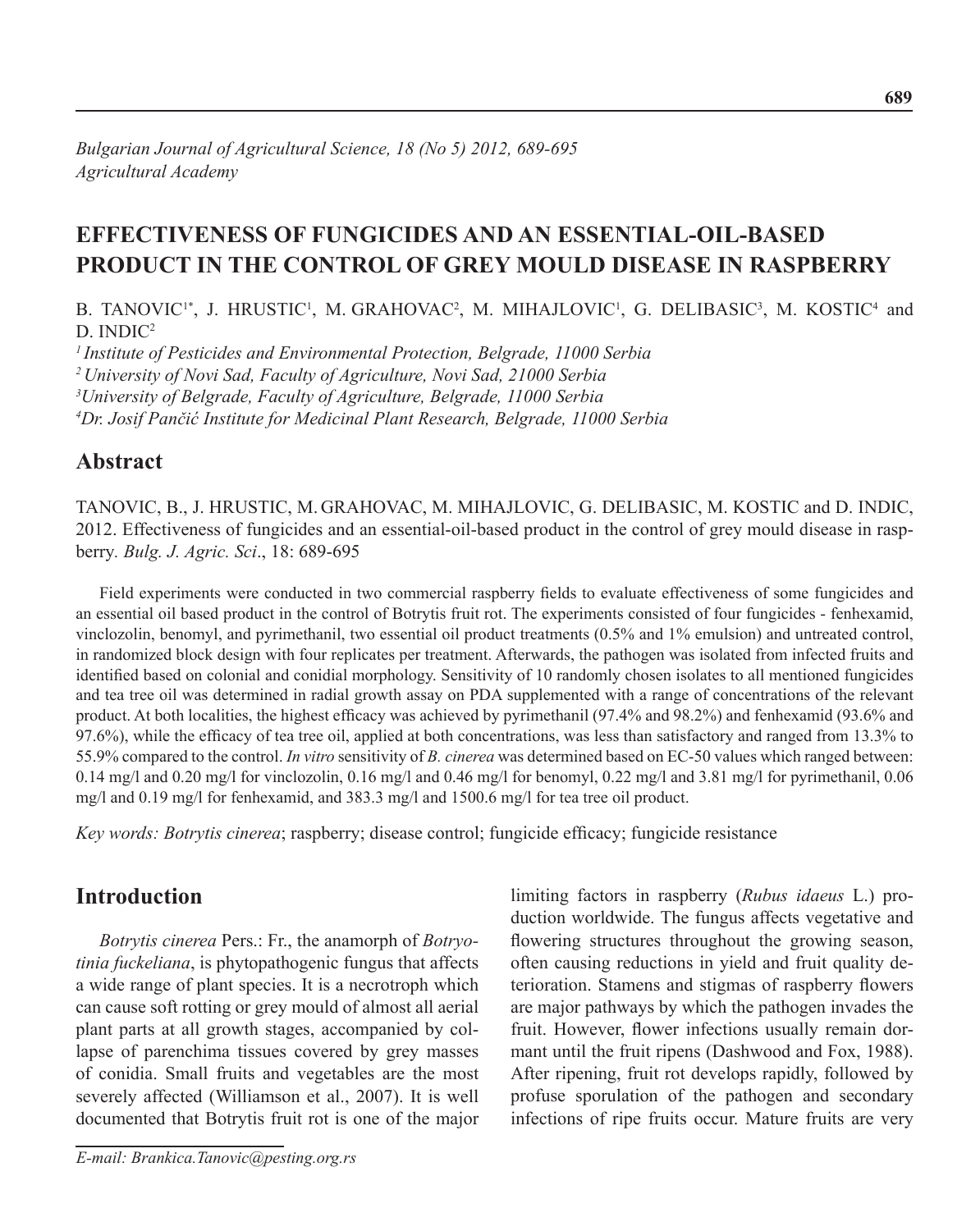susceptible to the pathogen, especially during periods of rainy, wet weather before harvest. Additionally, *B. cinerea* causes significant losses during shipping and marketing.

Control of *B. cinerea* in raspberry is mainly based on the use of chemicals during flowering period. The most commonly used fungicides in raspberry farms in Serbia are: iprodione, vinclozolin, pyrimethanil and fenhexamid. However, growers are frequently complaining about decreased efficacy of some products and seek some environmentally friendly alternatives to synthetic pesticides.

Application of substances of natural origin as crop protectants could be a convenient solution, safe for both humans and the environment. Antimicrobial properties of certain essential oils have already been known for a long time (Chamberlain, 1887; Daferera et al., 2003), but their efficacy as crop protectants is not well documented. Some of them, like tea tree oil from *Melaleuca alternifolia* (Maiden & Betche) Cheel, are effectively used in human medicine (Hammer et al., 2003). Our previous *in vitro* experiments (Tanovic et al., 2005) showed that volatile phase of tea tree oil was toxic to some plant pathogens including *B. cinerea* and could be considered for future investigation. Similarly, tea tree oil expressed toxic effect to some mycopathogenic fungi *in vitro* (Tanovic et al., 2009). It was also shown that Timorex 66 EC, a formulated tea tree essential oil, provided some level of protection of white button mushroom from *Cladobotryum dendroides* (Potocnik et al., 2010).

Taking into account growers needs and the fact that both the pathogen and the fungicides with specific mode of action are well-known for their high risk for resistance development, it was reasonable to evaluate the effectiveness of several fungicides and a tea tree essential oil based product in *B. cinerea* control in commercial raspberry fields, and to test sensitivity of the pathogen *in vitro.* 

#### **Material and Methods**

**Field trials.** Field experiments were carried out in commercial raspberry fields at two localities in raspberry growing area in Serbia. In the past few years

fungicide treatments in fruit rot control were applied regularly at both fields. Cultivar 'Willamette', the most commonly grown and highly susceptible to Botrytis fruit rot, was used in both trials. Inter-row space was 2.5 m, with plants set 0.25 m apart within the row. Similar cultivation measures were performed at both localities. The experiments were set as randomized blocks with four replicates per treatment. The plot size was  $25 \text{ m}^2$ and consisted of 90-100 plants.

Products used in the experiments, rates and timing of applications are summarized in Table 1. Conventional fungicides (fenhexamid, vinclozolin, benomyl, and pyrimethanil) were applied three times- until the end of flowering, while essential-oil based product was applied five times – until the beginning of harvest. The control plot did not receive any applications. No other fungicides or insecticides were applied during the growing season.

The effect of the tested products on fruit infection was assessed 20 days after the last fungicide treatment. Hundred mature fruits were randomly picked from the central plants of each plot, placed in plastic boxes  $(15x10x9 \text{ cm})$  and incubated for two days at 7 $\degree$ C. The fruits were grouped into classes according to the intensity of fruit infection as follows:  $0 =$  no infection,  $1 =$ only one drupelet of a berry is affected,  $2 =$  less than 30 % of a berry is affected and  $3 =$  more than  $30\%$ affected. Total number of healthy fruits per plot was also recorded.

The disease severity index (DSI) was calculated using the following formula:

 $DSI = \Sigma(nv)/V$ 

where:  $n = degree of$  fruit infection according to the scale,  $v =$  number of fruits in the class and  $V =$  total number of fruits screened.

The data were processed by standard statistical methods (analysis of variance and Duncan's multiple range test). The efficacy of treatments was calculated based on the DSI using Abbott's formula (Abbott, 1925).

Efficacy (%) =  $(DSI_{control} - DSI_{treatment})/DSI_{control}$  x 100

**Isolation.** All the isolates were derived from decaying fruits, originating from control plots from both localities, after incubation of separate fruits in moist chambers for seven days at 20°C. Mycelial fragments, cut from thick and woolly mycelia developed on the incubated diseased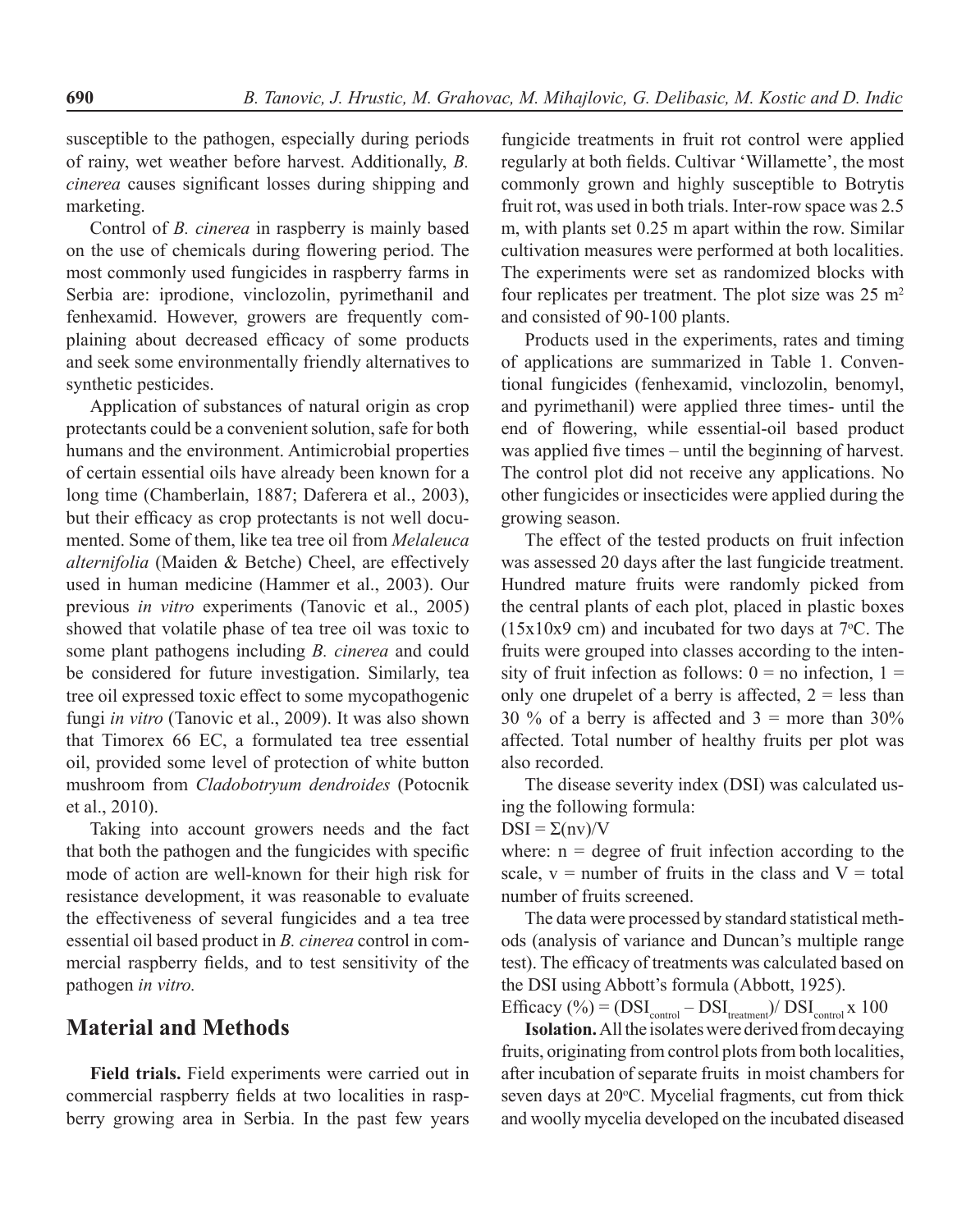**Table 1**

**Fungicide and biofungicide treatments, rates and timing of application at both localities**

| N <sub>0</sub> | Active ingredient /<br>Product           | Supplier of the product           | Product rate     | Timing of application                                                                                                                                                                           |
|----------------|------------------------------------------|-----------------------------------|------------------|-------------------------------------------------------------------------------------------------------------------------------------------------------------------------------------------------|
|                | Tea tree essential oil<br>(Timorex 66EC) | Stockton Chemical Corp.<br>Israel | $0.5\%$<br>$1\%$ | I - beginning of flowering $(BBCH 61)^1$<br>II - full flowering (BBCH $65$ )<br>$III$ – end of flowering (BBCH 71)<br>IV - beginning of ripening (BBCH 81)<br>V - beginning of harvest(BBCH 85) |
|                | Vinclozolin<br>(Ronilan-FL)              | BASE.<br>Germany                  | $1.5$ $1/ha$     | I - beginning of flowering (BBCH 61)<br>II - full flowering (BBCH $65$ )<br>III – end of flowering (BBCH $\tilde{7}$ 1)                                                                         |
| 3              | Pyrimetanil (Mythos)                     | Bayer.CropScience,<br>Germany     | $2.5$ $1/ha$     | I - beginning of flowering (BBCH 61)<br>II - full flowering (BBCH 65)<br>III – end of flowering (BBCH $\tilde{7}$ 1)                                                                            |
| 4              | Benomyl (Benfungin)                      | Galenika-Fitofarmacija, SCG       | 0.06%            | I - beginning of flowering (BBCH 61)<br>II - full flowering (BBCH 65)<br>III – end of flowering (BBCH $\tilde{7}$ 1)                                                                            |
|                | Fenhexamid<br>(Teldor 500 SC)            | Bayer.CropScience,<br>Germany     | $0.1\%$          | I - beginning of flowering (BBCH 61)<br>II - full flowering (BBCH $65$ )<br>$III$ – end of flowering (BBCH 71)                                                                                  |

<sup>1</sup> according to Meier (1997)

fruits, were transferred on potato-dextrose-agar medium (PDA), purified by monospore isolation and assigned numbers. The obtained isolates were cultured at 20°C on PDA and stored on slants at 4<sup>o</sup>C.

**Identification.** The isolates were identified according to colony morphology and microscopic observations of conidiophores and conidia after 10-day cultivation of the isolates on PDA medium at 20°C.

**Fungicide sensitivity testing** *in vitro.* Sensitivity of 10 randomly chosen *B. cinerea* isolates was determined in radial growth experiments according to the method described by Leroux and Gredt (1972). To obtain repeatable results, sensitivity to pyrimethanil was tested on asp-agar medium (Hilber and Schuepp, 1996), while for the other fungicides and essential-oil based product PDA medium was used. Fungicides were suspended in sterile distilled water and aseptically added to autoclaved media that had cooled to 50°C. The ranges of fungicide concentrations for the experiment were obtained by conducting preliminary experiments and the final concentrations of active ingredients (a.i.) in the media were the following: for pyrimethanil 0.01, 0.1, 0.25, 0.5, and 1 mg/L, for benomyl 0.15, 0.175, 0.20, 0.25, and 0.30 mg/l, for vinclozolin and fenhexamid 0.03, 0.06, 0.125, 0.25, and 0.5 mg/L, respectively. Essential oil was added at concentrations of 1000, 500, 250, 125, and 62.5

mg a.i./l. Petry dishes were inoculated centrally with an inverted mycelial plugs (10 mm), cut from the edge of actively growing 4-day-old colonies on PDA, and incubated for three days at  $20^{\circ}$ C. All experiments were conducted twice in four replicates. Mycelial growth on fungicide-amended media was presented as percentage of the control. All the data were pulled together and the fungicide concentration that inhibited mycelial growth by 50% (EC-50) was obtained using probit analysis (Finny, 1964).

#### **Results**

**Field trials.** Compared to the control, all applied treatments at both localities significantly reduced the disease incidence in raspberry fruits. The disease severity index values in the control plots were 1.76 and 0.42 (Table 2), showing that infection pressure in the investigated fields was not the same. Treatments with commercial fungicides were significantly more effective than the treatments with tea tree oil based product, regardless the infection pressure. At both localities, the highest efficacy was achieved by pyrimethanil (97.4% and 98.2%) and fenhexamid (93.6% and 97.6%), while the efficacy of tea tree oil, applied at both concentrations, was less than satisfactory  $(13.3\% - 55.9\%)$ . In the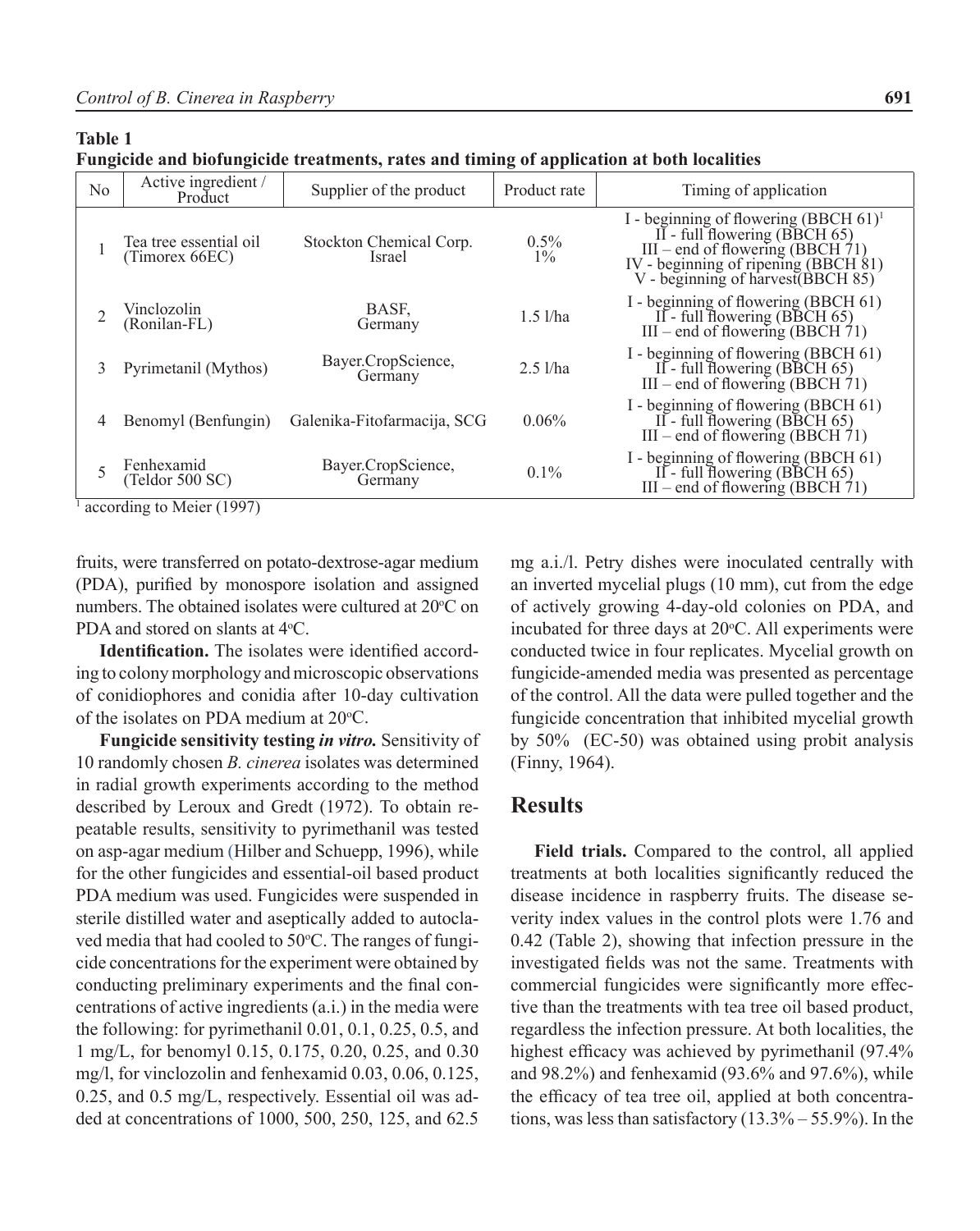field with lower disease incidence in the control plots, efficacy of the tea tree oil was significantly higher than in the field with higher disease pressure (Table 2).

**Isolates.** After 7-day incubation of diseased fruits in moist chamber at  $20^{\circ}$ C, thick and woolly micelium was developed. In total, more than 100 isolates forming white, uniform, areal mycelium with entire margin were derived. According to colony morphology, microscopic observations of conidiophores and conidia, and comparison to the literature data, the isolates were identified as *Botrytis cinerea*, the anamorph of *Botryotinia fuckeliana*. Ten randomly selected isolates were chosen for sensitivity tests (Table 3).

*In vitro* **sensitivity of the isolates.** Sensitivity of *B. cinerea* to tested fungicides was determined based on EC-50 values which ranged between: 0.14 mg/l and 0.20 mg/l for vinclozolin, 0.16 mg/l and 0.46 mg/l for benomyl, 0.22 mg/l and 3.81 mg/l for pyrimethanil, 0.06 mg/l and 0.19 mg/l for fenhexamid, while for tea tree oil product the same value was between 383.3 mg/l and 1500.6 mg/l (Table 3). In most cases, results obtained in the *in vitro* experiment were in agreement with the conclusion from field trials that the pathogen is sensitive to all investigated conventional fungicides. However, two isolates (Bc18 and Bc26) were moderately resistant to pyrimethanil. It was also found that sensitivity of all the

**Table 2 The disease incidence and efficacy of the treatments in the fields**

|                      |                               | Locality Pozega    |                         | Locality Valjevo              |                   |               |  |
|----------------------|-------------------------------|--------------------|-------------------------|-------------------------------|-------------------|---------------|--|
| Treatment            | No. of healthy<br>fruits/plot | DSI <sup>1,2</sup> | Efficacy, $\frac{6}{3}$ | No. of healthy<br>fruits/plot | <b>DSI</b>        | Efficacy, $%$ |  |
| Tea tree oil $0.5\%$ | $32.0 \pm 7.0$                | $1.53 \pm 0.18$ bc | 13.3                    | $87.0 \pm 9.6$                | $0.22 \pm 0.07$ b | 47.6          |  |
| Tea tree oil 1%      | $32.8 \pm 15.0$               | $1.38\pm0.44$ b    | 21.6                    | $88.3 \pm 1.5$                | $0.19 \pm 0.04$ b | 55.9          |  |
| Vinclozolin          | $90.3 \pm 4.5$                | $0.18 \pm 0.09$ a  | 89.6                    | $96.5 \pm 2.6$                | $0.01 \pm 0.01$ a | 96.4          |  |
| Pyrimetanil          | $87.8 \pm 5.8$                | $0.04 \pm 0.03$ a  | 97.4                    | $95.5 \pm 4.0$                | $0.01 \pm 0.01$ a | 98.2          |  |
| Benomyl              | $97.3 \pm 2.6$                | $0.18 \pm 0.09$ a  | 89.6                    | $99.5 \pm 1.0$                | $0.03 \pm 0.02$ a | 93.0          |  |
| Fenhexamid           | $94.8 \pm 3.3$                | $0.11 \pm 0.03$ a  | 93.6                    | $99.3 \pm 0.5$                | $0.01 \pm 0.01$ a | 97.6          |  |
| Control              | $20.5 \pm 1.3$                | $1.76 \pm 0.11c$   |                         | $78.0 \pm 10.7$               | $0.42 \pm 0.02$ c |               |  |

1 Based on 400 berries per treatment;

 $2$ Disease severity index; values within column followed by different letters are significantly different ( $p$ < 0.05) based on Duncan's multiple range test

3 Efficacy of the product based on the DSI

| <b>Table 3</b>                                                                      |  |
|-------------------------------------------------------------------------------------|--|
| In vitro sensitivity of selected B. cinerea isolates to fungicides and tea tree oil |  |

|                 | EC-50, $mg/l^*$ |               |         |               |            |               |              |               |              |              |
|-----------------|-----------------|---------------|---------|---------------|------------|---------------|--------------|---------------|--------------|--------------|
| Isolate         | vinclozolin     |               | benomyl |               | fenhexamid |               | pyrimethanil |               | tea tree oil |              |
|                 | mean            | range         | mean    | range         | mean       | range         | mean         | range         | mean         | range        |
| Bc2             | 0.15            | $0.13 - 0.18$ | 0.25    | $0.22 - 0.33$ | 0.09       | $0.08 - 0.10$ | 0.22         | $0.16 - 0.29$ | 476.6        | 378.3-627.4  |
| Bc8             | 0.24            | $0.21 - 0.26$ | 0.06    | $0.05 - 0.07$ | 0.06       | $0.05 - 0.07$ | 0.36         | $0.27 - 0.53$ | 474.7        | 295.5-1265.6 |
| Bc <sub>9</sub> | 0.16            | $0.14 - 0.18$ | 0.16    | $0.16 - 0.17$ | 0.12       | $0.10 - 0.15$ | 0.40         | $0.36 - 0.44$ | 1134.5       | 629.0-4568.0 |
| Bc10            | 0.14            | $0.11 - 0.16$ | 0.46    | $0.36 - 1.16$ | 0.19       | $0.16 - 0.23$ | 0.41         | $0.18 - 3.19$ | 751.7        | 633.0-925.0  |
| Bc12            | 0.14            | $0.11 - 0.18$ | 0.20    | $0.19 - 0.22$ | 0.10       | $0.07 - 0.13$ | 0.54         | $0.44 - 0.70$ | 989.1        | 554.0-9617.4 |
| Be17            | 0.18            | $0.16 - 0.22$ | 0.24    | $0.22 - 0.26$ | 0.08       | $0.06 - 0.10$ | 0.32         | $0.24 - 0.46$ | 1500.6       | 806.0-6289.7 |
| Bc18            | 0.20            | $0.17 - 0.22$ | 0.16    | $0.14 - 0.17$ | 0.10       | $0.06 - 0.14$ | 3.56         | 0.91-185.02   | 1142.5       | 831.0-1846.5 |
| Bc26            | 0.14            | $0.12 - 0.24$ | 0.17    | $0.16 - 0.18$ | 0.10       | $0.09 - 0.12$ | 3.81         | 0.77-2409.32  | 774.7        | 620.7-1041.0 |
| Be27            | 0.16            | $0.12 - 0.24$ | 0.29    | $0.26 - 0.36$ | 0.07       | $0.06 - 0.09$ | 0.30         | $0.25 - 0.37$ | 383.3        | 308.7-489.6  |
| Be30            | 0.17            | $0.15 - 0.19$ | 0.20    | $0.19 - 0.20$ | 0.10       | $0.08 - 0.18$ | 1.00         | 0.38-12.34    | 657.0        | 516.6-908.5  |

\* Fungicide concentration that inhibited mycelial growth by 50%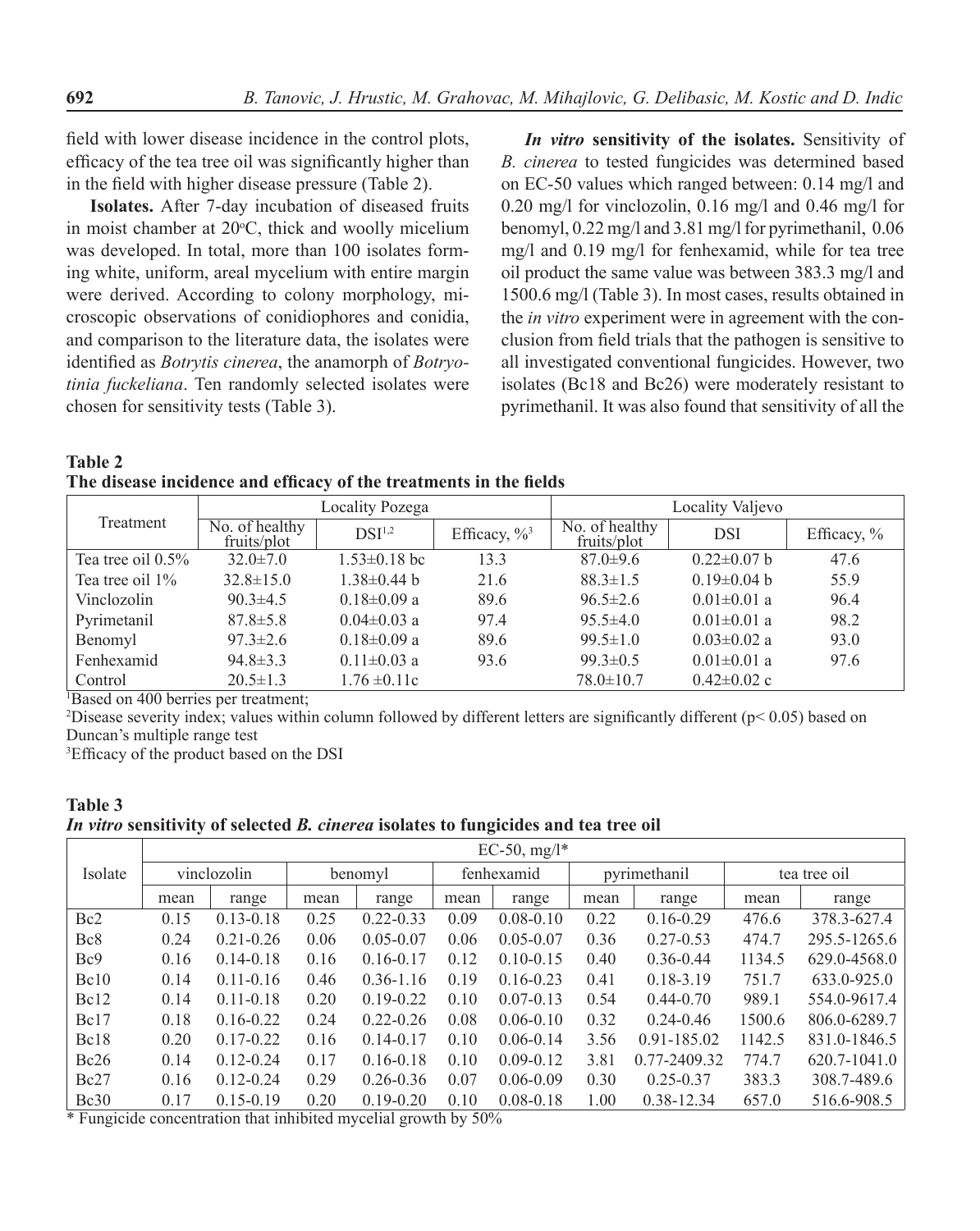isolates to conventional fungicides is much higher than to the formulated essential oil product.

#### **Discussion**

All conventional fungicides in our experiments provided effective control of *B. cinerea*. Our findings in raspberry have confirmed high efficacy of fenhexamid in reduction of *B. cinerea* infections in *Rubus* species (Duben et al., 2002; Walter et al., 2005). However, in some cases, fungicide effectiveness was seriously affected by the development of resistance in target fungi (Brent and Hollomon, 1998). Without effective product management, resistance could arise very quickly, as happened with the methyl benzimidazole carbamates (mbc), dicarboximides and phenylamides in the early 1980's (Russel, 2004). Yourman and Jeffers (1999) reported benzimidazole and dicarboximide resistance in *B*. *cinerea* isolates from greenhouses, while Raposo et al. (1996) and Sun et al. (2010) found isolates of *B. cinerea* with multiple fungicide resistance. The fact that resistant *B. cinerea* isolates have been found in commercially treated fields indicates the need for active resistance management (Anonymous, 2010). Our *in vitro* testing of the sensitivity of the isolates from natural populations showed that antiresistance strategy that had been applied in investigated commercial fields prior to our experiments was adequate and did not cause shift in pathogen's sensitivity. According to the criteria proposed by Faretra and Polastro (1993), all the isolates are sensitive to vinclozolin because EC-50 values were bellow 1 mg/l. Choi et al. (1997), however, gave EC-50 value of 0.5 mg/l for vinclozolin as an upper limit for sensitive isolates. Even if this stronger criterion, proposed by Choi et al. (1997) would be used, all the tested isolates would still be considered sensitive to vinclozolin. This finding is very important having in mind that practical resistance in *B. cinerea* to dicarboximides is usually a consequence of the presence of moderately (EC-50 values  $1 - 3$  mg/l) and not highly resistant strains (Pollastro et al., 1996).

All the tested isolates were sensitive to benomyl despite the fact that benzimidazoles have been used in raspberry crops in Serbia for many years. It is well known that combination *B. cinerea* - benzimidazoles poses a high risk for resistance development. Shortly after introduction of benzimidazoles into the market several cases of resistance across Europe were recorded (Bollen and Scholten, 1971; Leroux and Clerjeau, 1985). In Greece, selection of resistant strains to benzimidazoles appeared in early 1970s (Malathrakis, 1979). Most of benzimidazole-resistant strains exhibit high resistance levels with resistance ratio greater than 1000 (Ben R1 phenotype) without fitness cost, as a consequence of a mutation at position 198 on ß-tubuline gen (Leroux et al., 1999). It was also found that another mutation at position 200 in the Ben R2 phenotype leads to resistance level of 30-100 (Leroux, 2004). None of these resistant phenotypes were found among our isolates.

The history of pyrimethanil and fenhexamid use in raspberry fields does not imply possibility of resistance development. The results of *in vitro* tests mostly confirmed this hypothesis. However, two isolates were moderately resistant to pyrimethanil with EC-50 values of 3.81 mg/l and 3.65 mg/l. Further investigation will clarify both the importance of this finding and resistance mechanism in the isolates. According to the Fungicide Resistance Action Group (FRAC) reports, pathogen strains with high resistance to anilinopyrimidine fungicides have been found in Europe, but their frequency remained stable, while the performance of the fungicides in the field was not affected after more than 10 years of commercial use (Anonymous, 2009). On the contrary, resistance development to anilinopyrimidines was detected in vegetable crops on the island of Crete (Myresiotis et al., 2007) and in Switzerland (Baroffio et al., 2003). Anilinopyrimidine resistant *B. cinerea* strains were also frequently found in table grapes in California (Smilanick, 2010). It is well documented that resistance to anilinopyrimidine fungicides is monogenically controlled and has a qualitative disruptive pattern (Bardas et al., 2008). Therefore, continuous monitoring program of the pathogen sensitivity is required to detect any change in the frequency of resistant strains on time and to insure a long-term effective use of these fungicides.

Even though a volatile phase of a pure tea tree oil had shown strong lethal effect on *B. cinerea* isolate *in vitro* (Tanovic et al., 2005), the formulated product,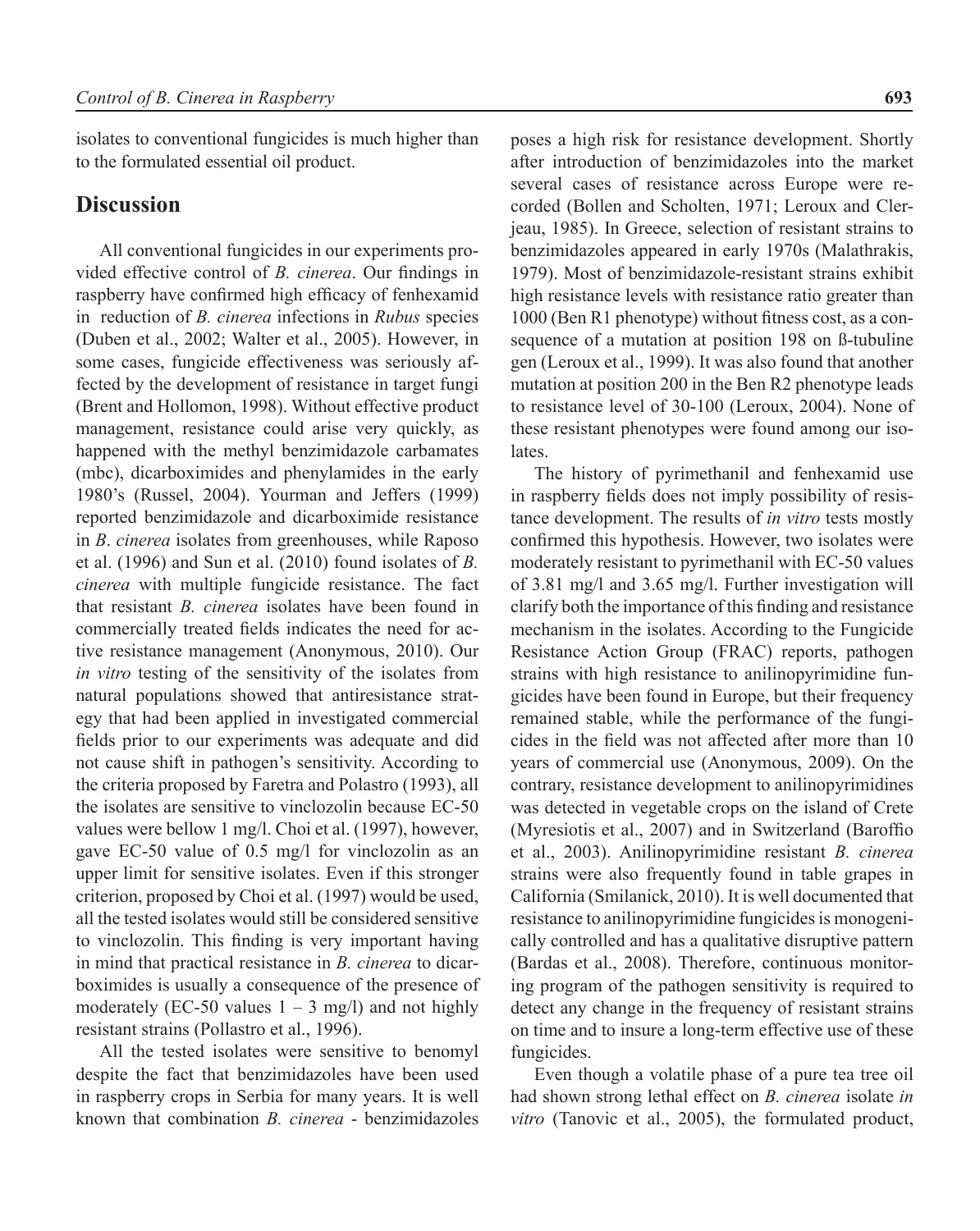based on the same essential oil, did not provide effective disease control in the field. The efficacy of the product, applied at both concentrations, was less than satisfactory. Higher efficacy was achieved in the field with lower disease pressure, when the product was applied at higher concentration. *In vitro* testing of sensitivity of the isolates also showed that this formulation is not sufficiently toxic to *B. cinerea*. The EC-50 values ranged from 383.3 mg/l to 1500.6 mg/l, but this effect was fungistatic not fungicidal. Since the formulated product has never been tested or applied against *B. cinerea* in raspberry before, the results of our experiments are initial findings and should be continued.

#### **Conclusion**

Our results showed that all investigated fungicides are very effective in *B. cinerea* control confirming appropriate resistent management strategy that is used in the investigated fields. Even though *B. cinerea* control by application of essentional oils may not work as efficient as chemical pesticides and may only provide partial levels of disease control, further investigation considering better formulation of the oil product should be done to obtain complete evaluation of the potential of tea tree oil use in the disease management. Taking into consideration the market demand, effective alternatives to conventional fungicides must be identified or, at least, methods of control acceptable from the standpoint of organic agricultural production found. Additionally, formulations containing mixtures of essential oils and conventional fungicides could also be tempting for future investigations.

#### *Acknowledgements*

This study was carried out as part of the project III 46008 funded by the Ministry of Education and Science of the Republic of Serbia.

### **References**

- **Abbott, W. S.,** 1925. A method of computing the effectiveness of an insecticide. *Journal of Economic Entomology,* **18**: 265-267.
- **Anonymous,** 2009. Minutes of 2009 Annual Meeting, Recomendations for 2010. FRAC-AP Working Group. http://

www.frac.info/frac/work/FRAC-AP\_2009.pdf.

- **Anonymous,** 2010. FRAC list of plant pathogenic organisms resistant to disease control agents. FRAC. http:// www.frac.info.
- **Bardas, G. A., C. K. Myresiotis and G. S. Karaoglanidis,**  2008. Stability and fitness of anilinopyrimidine- resistant strains of *Botrytis cinerea*. *Phytopathology,* **98**: 443-450.
- **Baroffio, C. A., W. Siegfried and U. W. Hilber,** 2003. Longterm monitoring for resistance of *Botryotinia fuckeliana* to anilinopyrimidine, phenylpyrrole, and hydroxyanilide fungicides in Switzerland. *Plant Disease,* **87**: 662-666.
- **Bollen, G. J. and C. Scholten,** 1971. Acquired resistance to benomyl and some other systemic fungicides in strain of *Botrytis cinerea* in cyclamen. *Netherlands Journal of Plant Pathology,* **77**: 83-90.
- **Brent, K. J. and D. W. Hollomon,** 1998. *Fungicide Resistance: the Assessment of Risk.* FRAC Monograph No 2. Global Crop Protection Federation, Brussels, Belgium.
- **Chamberlain, M.,** 1887. Les essences au point de vue de leurs proprietes antiseptiques. Ann. Inst. *Pasteur,* 1: 153-164.
- **Choi, G. J., H. J. Lee and K. J. Cho,** 1997. Involvement of Catalase and Superoxide Dismutase in Resistance of *Botrytis cinerea* to Dicarboximide Fungicide Vinclozolin. *Pesticide Biochemistry and Physiology,* **59**: 1-10.
- **Daferera, D. J., B. N. Ziogas and M. G. Polissiou,** 2003. The effectiveness of plant essential oils on the groth of *Botrytis cinerea, Fusarium* sp. and *Clavibacter michiganensis* subsp. *michiganensis*. *Crop Protection,* **22**: 39-44.
- **Dashwood, E. P. and R. A. Fox,** 1988. Infection of flowers and fruits of red raspberry by *Botrytis cinerea. Plant Pathology,* **37**: 423-430.
- **Duben J., H. J. Rosslenbroich and G. Jenner,** 2002. Teldor® (fenhexamid)- a new specific fungicide for the control of *Botrytis cinerea* and related pathogens on Rubus, Ribes and other crops. *Acta Horticulturae,* **585**: 325-329.
- **Faretra, F. and S. Pollastro,** 1993. Genetics of sexual compatibility and resistance to benzimidazole and dicarboximide fungicides in isolates of *Botryotinia fuckeliana* (*Botrytis cinerea*) from nine countries. *Plant Pathology,*  **41**: 48-57.
- **Finney, M. A.,** 1964. *Probit analysis A statistical treatment of the sigmoid response curve.*, 2<sup>nd</sup> edition, University Press, Cambridge, UK.
- **Hammer, K. A., C. F. Carson and T. V. Riley,** 2003. *In vitro* activity of *Melaleuca alternifolia* (tea tree) oil against dermatophytes and other filamentous fungi. *Journal of Antimicrobial Chemotherapy*, **50**: 195-199.
- **Hilber, V. and H. Schuepp,** 1996. Reliable method for testing the sensitivity of *Botryotinia fuckeliana* to anilinopyrimidines *in vitro*. *Pesticide Science,* **47**: 241-247.